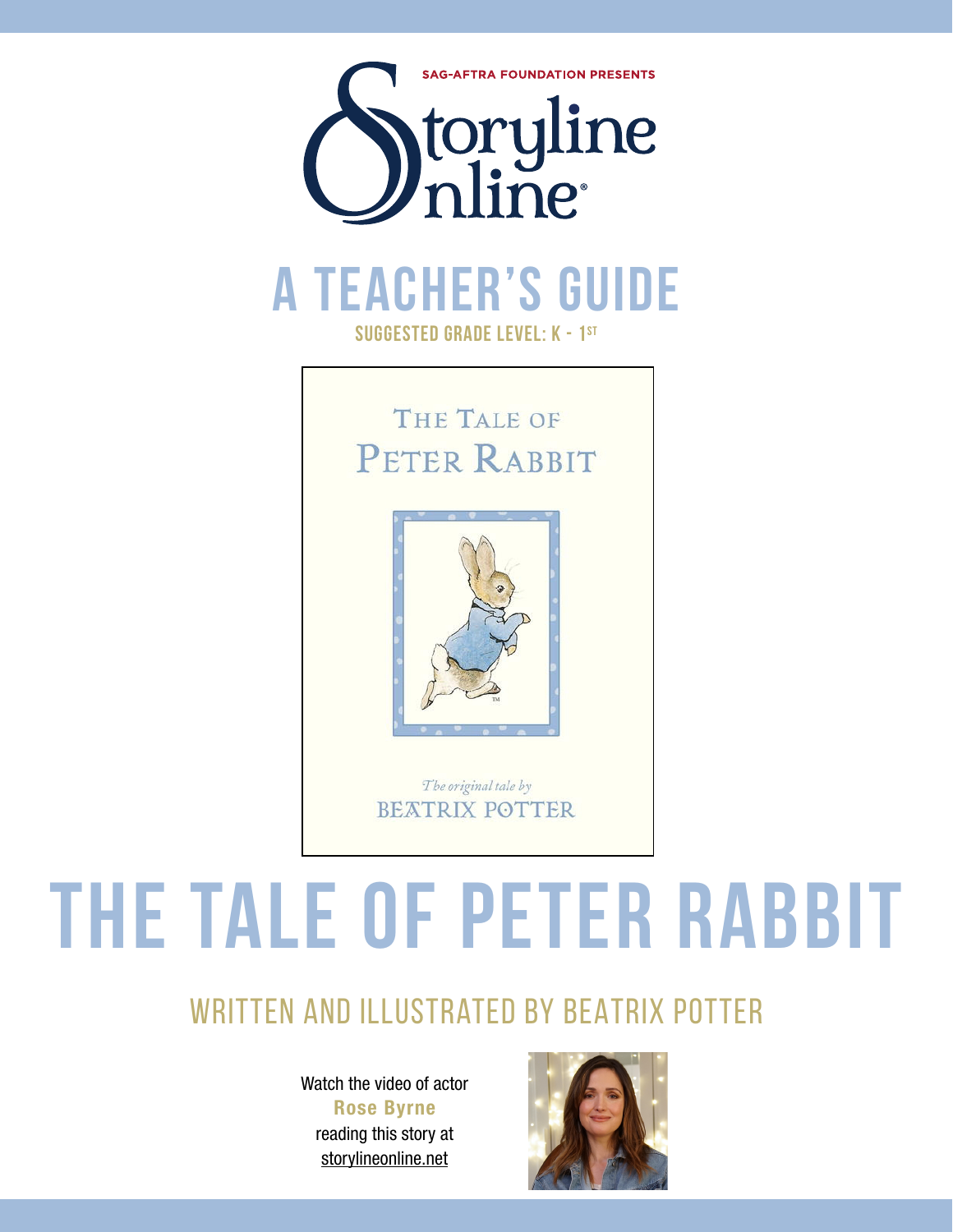## **about this story**

#### **SYNOPSIS**

The quintessential cautionary tale, *The Tale of Peter Rabbit* warns naughty children about the grave consequences of misbehaving. When Mrs. Rabbit beseeches her four furry children not to go into Mr. McGregor's garden, the impish Peter naturally takes this as an open invitation to create mischief. He quickly gets in over his head, when he is spotted by farmer McGregor himself.

#### **THEMES IN THE STORY**

Animals and humans, Coincidence, Cause/effect, Gender issues, Social issues

**PAGE 2 • A teacher's GUIDE • THE TALE OF PETER RABBIT • © 2018 SAG-AFTRA FOUNDATION**

About This Guide: The purpose of this guide is to enhance the ELA curriculum by providing quality children's literature to engage students in listening to expressive read alouds. Suggested story related activities are aligned with ELA Common Core Standards.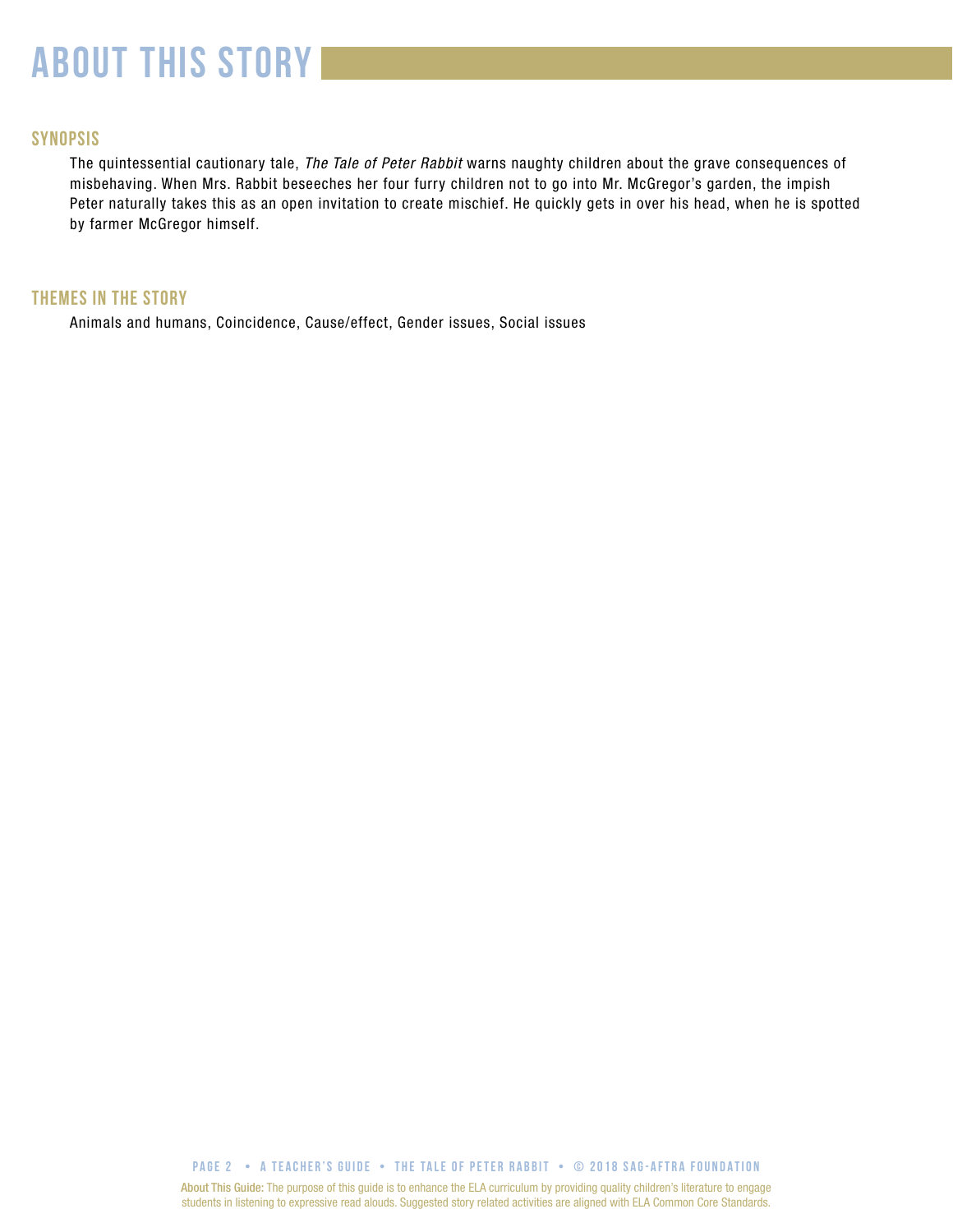### **reading and writing**

#### **Suggested grade level: K - 1st**

#### **ela common core standard**

Reading Literature: Students read and respond to works of literature with emphasis on comprehension, making connections among ideas and between texts with focus on textural evidence. *Standards listed below are for kindergarten and 1st grade but can be adapted to 2nd grade standards.*

#### **before viewing**

| <b>Standards:</b> | CCSS.SL.K.1, CCSS.SL.1.1                                                                                                                                                                                                                                                                                                                                                                  |
|-------------------|-------------------------------------------------------------------------------------------------------------------------------------------------------------------------------------------------------------------------------------------------------------------------------------------------------------------------------------------------------------------------------------------|
| Objective:        | Tap knowledge and build background to prepare for reading the story.                                                                                                                                                                                                                                                                                                                      |
| Procedure:        |                                                                                                                                                                                                                                                                                                                                                                                           |
| Step 1:           | Build background:<br>Provide background about Beatrix Potter and her books: The Tale of Peter Rabbit was written<br>over 100 years ago by Beatrix Potter. It is about an adventurous rabbit. Potter also wrote<br>books about other adventurous animals: Benjamin Bunny, Squirrel Nutkin, and Tom Kitten.<br>These books have been enjoyed by generations of children all over the world. |

- Step 2: Tap knowledge about the importance of listening to parents or guardians. Ask students to share a time when they disobeyed a parent. What happened? How did that make you feel?
- Step 3: Introduce the book and ask students to predict what the story might be about.

#### **during viewing**

| Focus:            | Use illustrations and make predictions.                                                                                                                                                                      |
|-------------------|--------------------------------------------------------------------------------------------------------------------------------------------------------------------------------------------------------------|
| <b>Standards:</b> | CCSS.SL.K.2, CCSS.SL.1.2, CCSS.RL.1.7                                                                                                                                                                        |
| Objective:        | Students will listen to the story to identify the problem and solution.                                                                                                                                      |
| <b>Procedure:</b> |                                                                                                                                                                                                              |
|                   | Step 1: Tell students that as they listen to the story, they should pay close attention to the illustrations.<br>Illustrations can often tell us more about the story and give us a feeling about the story. |

- Step 2: Stop story at appropriate parts to ask questions about the story and have students make predictions.
- Step 3: Discuss illustrations by asking the questions: What is happening in the picture? How does it make you feel?
- Step 4: After listening to the story, revisit the illustrations. You might want to replay the video without the audio portion and have children retell the story using the illustrations.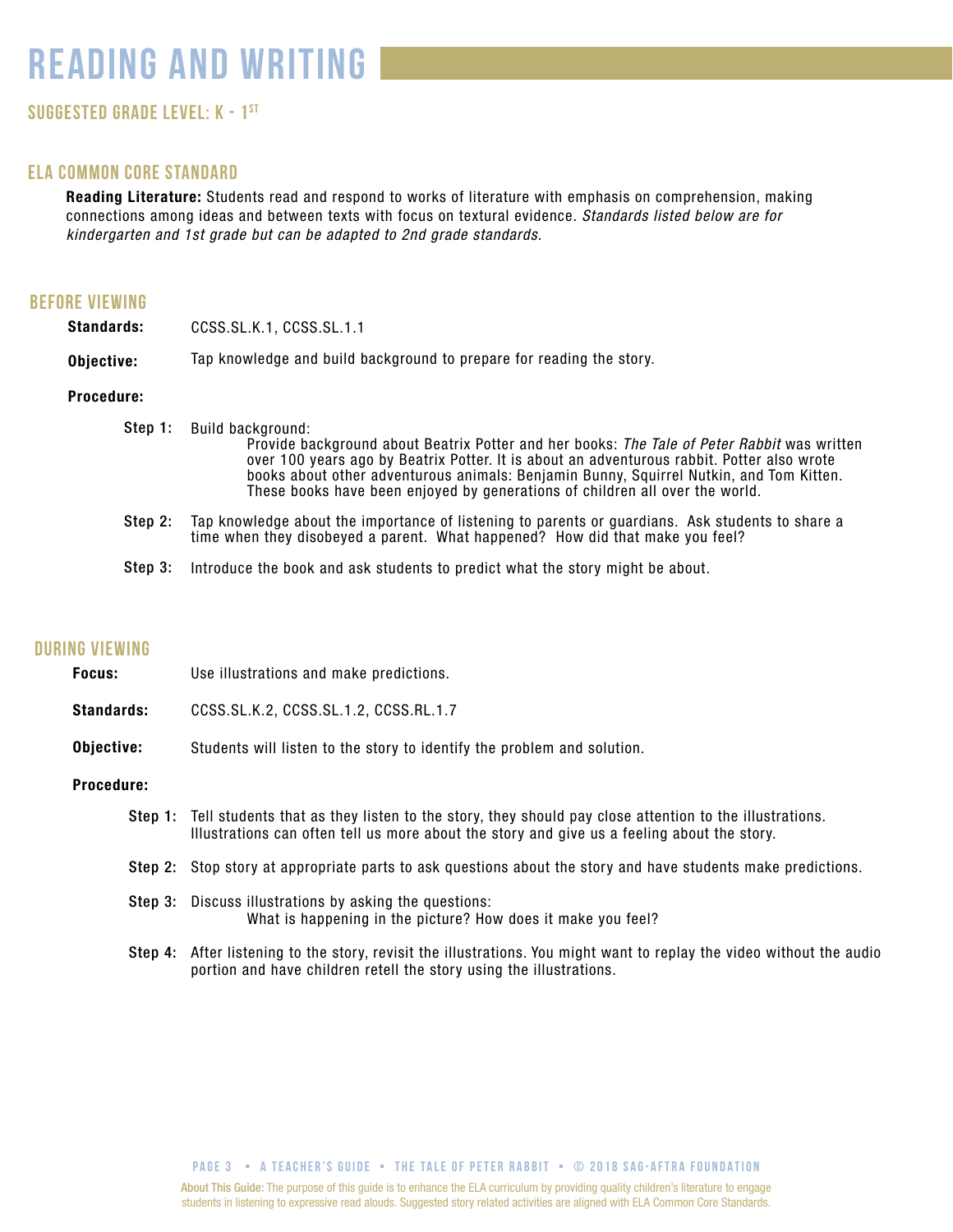|                   | <b>Standards:</b>       | CCSS.RL.K.2, CCSS.SL.K.1, CCSS.RL.1.2, CCSS.SL.1.1                                                                                                                                                                                                                                                                                                                                                                                                                                                                                                                                       |
|-------------------|-------------------------|------------------------------------------------------------------------------------------------------------------------------------------------------------------------------------------------------------------------------------------------------------------------------------------------------------------------------------------------------------------------------------------------------------------------------------------------------------------------------------------------------------------------------------------------------------------------------------------|
|                   | Objective:              | Determine the central message, or lesson, by using key events from the story.                                                                                                                                                                                                                                                                                                                                                                                                                                                                                                            |
| <b>Materials:</b> |                         | Graphic organizer (attached on last page)<br>Class size for lesson, copy for students if desired                                                                                                                                                                                                                                                                                                                                                                                                                                                                                         |
|                   |                         | NOTE: If not using a smart board, you will have to duplicate the organizer on chart paper.                                                                                                                                                                                                                                                                                                                                                                                                                                                                                               |
|                   | Procedure:              |                                                                                                                                                                                                                                                                                                                                                                                                                                                                                                                                                                                          |
|                   | Step 1:                 | Explain central message to students – the big idea in a story. Sometimes the central message can be a<br>lesson, or something the author wants us to learn. We can find the central message, or lesson, by looking<br>at the key events.                                                                                                                                                                                                                                                                                                                                                 |
|                   | Step 2:                 | Display the graphic organizer (chart paper or smart board). Explain that this graphic organizer can help us<br>determine the lesson in The Tale of Peter Rabbit.                                                                                                                                                                                                                                                                                                                                                                                                                         |
|                   | Step 3:                 | Explain how the graphic organizer will be used: Tell students that they are going to help you pick out the<br>key details that will lead to understanding the lesson. Key details are the important events in a story that<br>keeps the story interesting. Explain that as they give you an important detail, you will write each one in an<br>outer square on the organizer. When all four boxes are filled in, we will put the clues together to decide<br>the central message, or lesson, in the story. The central message will be written in the center circle on the<br>organizer. |
|                   | Step 4:                 | Partner students to orally retell the story to each other – reminding them to only use key details - details<br>that are important to the story.                                                                                                                                                                                                                                                                                                                                                                                                                                         |
|                   | Step 5:                 | Gather students together and guide them in providing key details to complete the organizer.                                                                                                                                                                                                                                                                                                                                                                                                                                                                                              |
|                   | Step 6:                 | After the key details have been written, ask students to think about what the central message, or lesson,<br>might be. Partner students to discuss their ideas, then gather the class together to share their ideas. List<br>all ideas.                                                                                                                                                                                                                                                                                                                                                  |
|                   | Step 7:                 | Guide students to a consensus of the central message, and write it on the organizer.<br>(Example: Always obey your parents)                                                                                                                                                                                                                                                                                                                                                                                                                                                              |
|                   | Step 8:                 | Review the key details and the central message to make sure the key ideas support the central message.                                                                                                                                                                                                                                                                                                                                                                                                                                                                                   |
|                   | <b>READING RESPONSE</b> |                                                                                                                                                                                                                                                                                                                                                                                                                                                                                                                                                                                          |
|                   | <b>Standards:</b>       | CCSS.RL.K.1, CCSS.RL.1.1, CCSS.RL.K.7, CCSS.RL.1.7                                                                                                                                                                                                                                                                                                                                                                                                                                                                                                                                       |
|                   | Objective:              | Students will tell how illustrations contribute to the meaning of the story.                                                                                                                                                                                                                                                                                                                                                                                                                                                                                                             |
|                   |                         |                                                                                                                                                                                                                                                                                                                                                                                                                                                                                                                                                                                          |

Materials: Writing tools and paper Chart paper Projector and screen

#### Procedure:

**after viewing**

- Step 1: Choose an illustration from the story to display on the screen.
- Step 2: Remind students about how authors use illustrations to help tell the story. Illustrations can also make us feel a certain way.
- Step 3: Ask students to look at the illustration and think about what is happening at this part of the story. How does it make you feel?
- Step 4: Allow time for students to share ideas and feelings. You might want to make a list of feelings on chart paper.
- Step 5: Write the following sentence starters on chart paper. Complete as a whole class activity or individually, based on the needs of your class. This illustration shows \_\_\_\_\_\_\_. It makes me feel \_\_\_\_\_ because \_\_\_\_\_\_\_\_\_\_\_.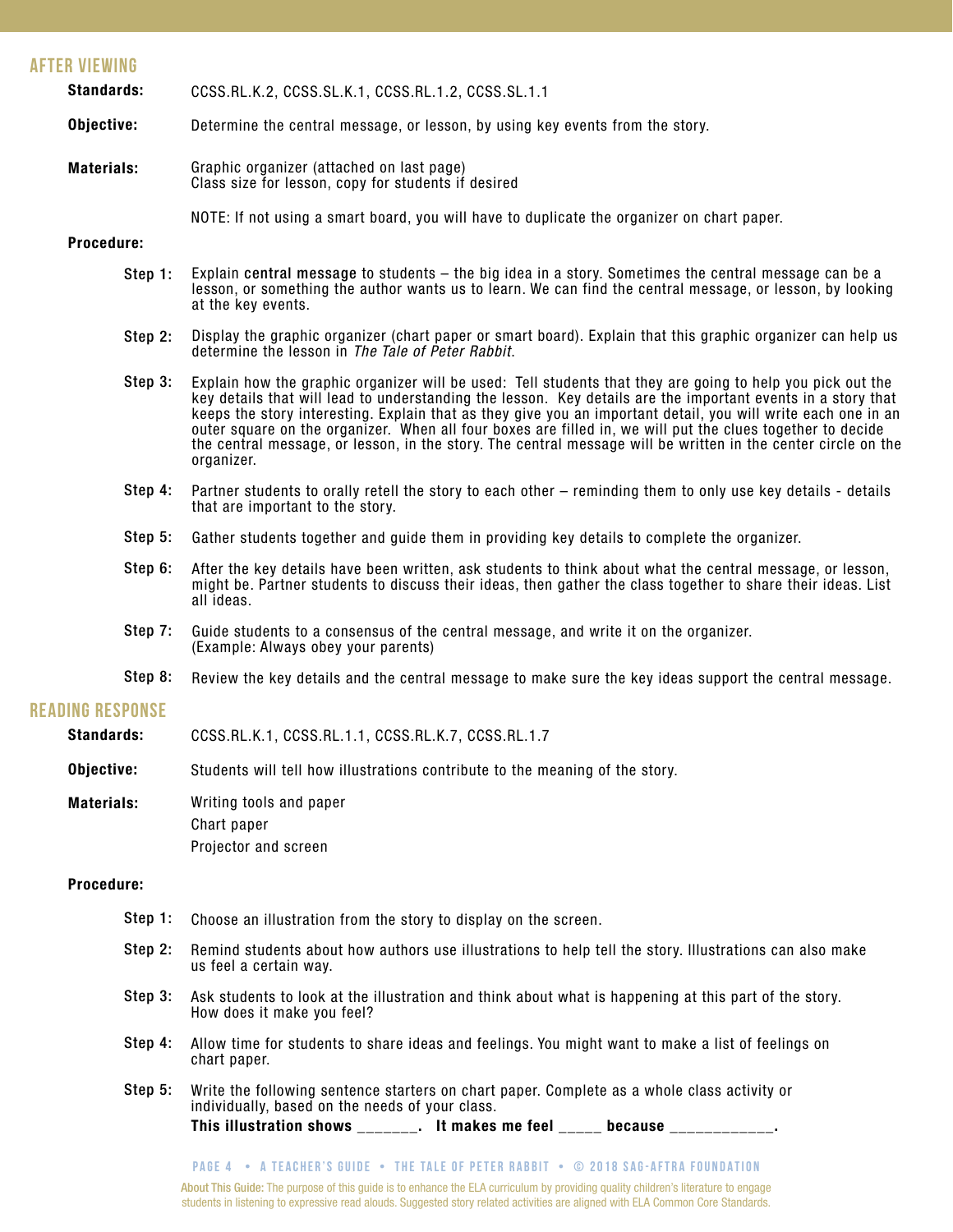#### **writing**

| <b>Standards:</b> | CCSS.W.K.3, CCSS.W.1.3                                                                                                                          |
|-------------------|-------------------------------------------------------------------------------------------------------------------------------------------------|
| Objective:        | Students will write a narrative piece using grade appropriate sentence structure and spelling.                                                  |
| <b>Materials:</b> | Writing tools<br>Paper                                                                                                                          |
| <b>Procedure:</b> |                                                                                                                                                 |
| Step 1:           | Provide students with a central message or lesson form the story. (Example: Children should always<br>listen to their parents.)                 |
| Step 2:           | Tell students that they are going to write their own story that teaches this lesson. Remind them to<br>use key details that support the lesson. |
| Step 3:           | Allow time for students to discuss ideas and share.                                                                                             |
| Step 4:           | Have students complete the assignment according to the needs and abilities of your class.                                                       |
|                   |                                                                                                                                                 |

**PAGE 5 • A teacher's GUIDE • THE TALE OF PETER RABBIT • © 2018 SAG-AFTRA FOUNDATION**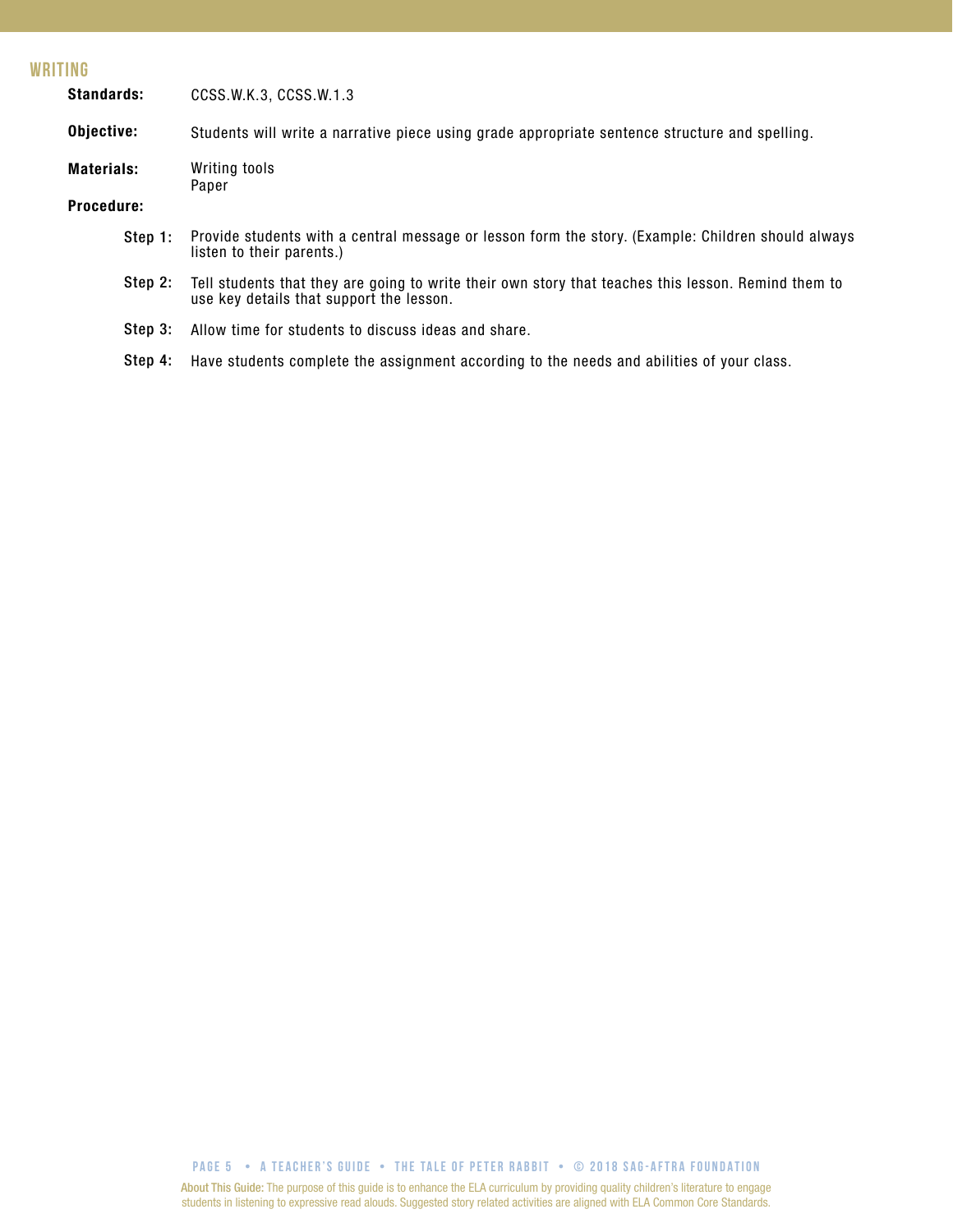### **across the curriculum activities**

#### **science - VEGETABLE EGG CARTON GARDEN**

#### MATERIALS —

Vegetable seeds Gardening soil Paper egg cartons (2) Water *Teacher prep:* Observation sheet for students to record their observations over the course of a few weeks.

#### PROCEDURE —

| Step 1: | Remove the lids from the egg cartons.                                                                                                                                                                                                                               |
|---------|---------------------------------------------------------------------------------------------------------------------------------------------------------------------------------------------------------------------------------------------------------------------|
| Step 2: | Fill each section about 34 full of soil.                                                                                                                                                                                                                            |
| Step 3: | Place the seeds in the soil and water the seeds.                                                                                                                                                                                                                    |
| Step 4: | Place one egg carton in a location with plenty of natural light. Place the other carton in a<br>location with little or no natural light.                                                                                                                           |
| Step 5: | Have students discuss the locations and predict what might happen? Will the plants grow the<br>same? Which one might grow better? Explain that a scientific prediction is called a hypothesis.<br>Have students write their hypothesis on their observation sheets. |
| Step 6: | Assign students to water the plants each day using the same amount of water.                                                                                                                                                                                        |
| Step 7: | Once or twice a week allow students to observe the plants and record their observations.                                                                                                                                                                            |
| Step 8: | At the end of a few weeks, gather students together and discuss their observations. Students<br>should come to the conclusion that plants need both water and sunlight to grow.                                                                                     |

#### **social studies - Neighborhood Safety**

Students develop decision making skills utilizing the concept of personal safety in the neighborhood.

#### MATERIALS —

Chart paper with title: Grown Ups Who Keep Us Safe *Teacher prep:* Poster with rules:

#### Stranger Danger! Rules To Stay Safe

- 1. Do not talk to strangers
- 2. Do not go anywhere with a stranger
- 3. Do not take anything form a stranger
- 4. Yell and run if a stranger bothers you
- 5. Tell your parent or another safe grown-up

#### PROCEDURE —

- Ask students who keeps them safe during the day. List names on chart paper Grown Ups Who Keep Us Safe Step 1:
- Go over each name on the list and discuss how that person keeps them safe. Step 2:
- Tell students that today they will learn a few rules that will help keep them safe when a safe grown-up may not be around. Step 3:

About This Guide: The purpose of this guide is to enhance the ELA curriculum by providing quality children's literature to engage students in listening to expressive read alouds. Suggested story related activities are aligned with ELA Common Core Standards. **PAGE 6 • A teacher's GUIDE • THE TALE OF PETER RABBIT • © 2018 SAG-AFTRA FOUNDATION**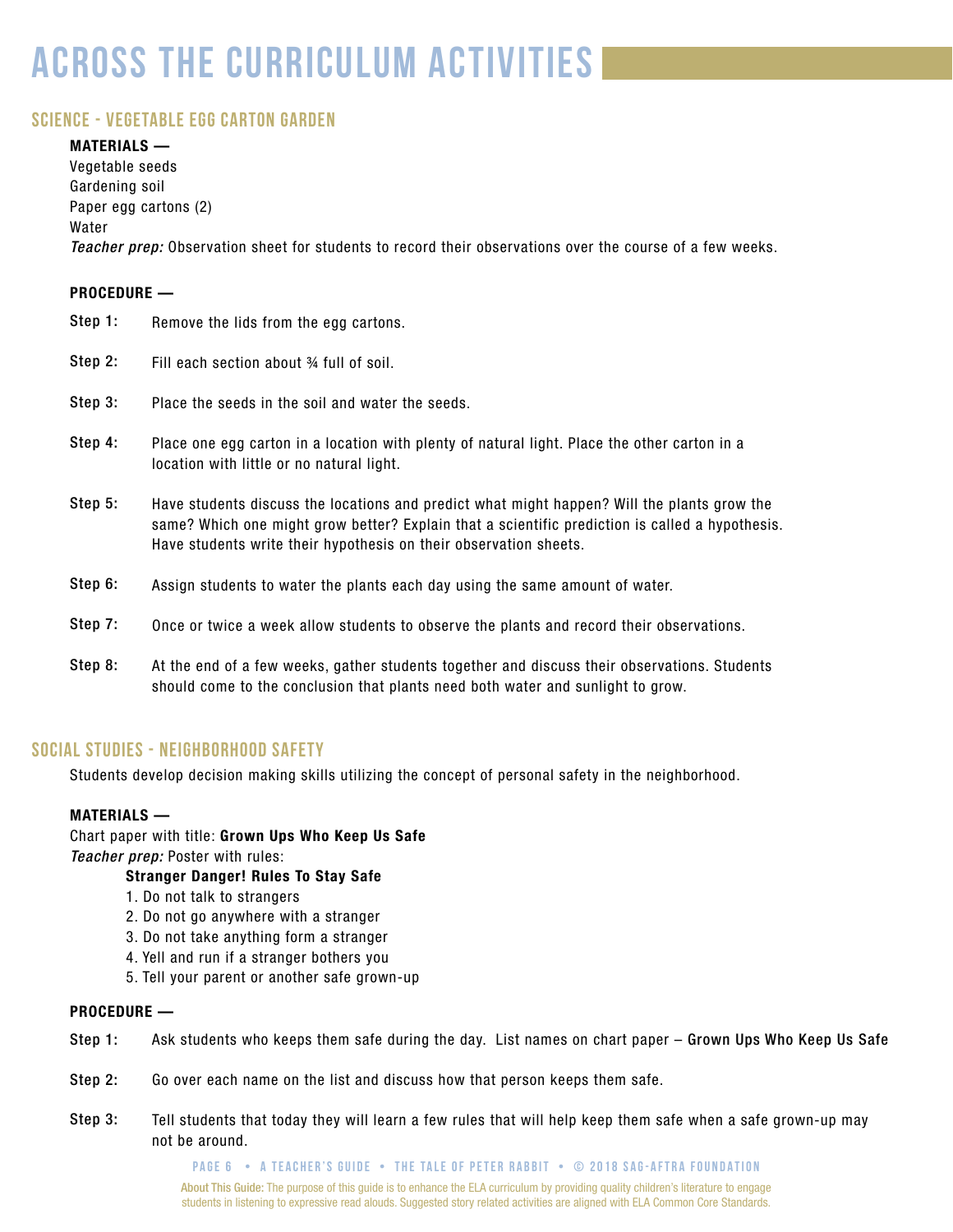- Ask and discuss what are some safety rules at school? What are some safety rules at home? What happens when we don't follow these rules? Step 4:
- Ask: Should we talk to strangers? Allow students to share their thoughts and concerns. Step 5:
- Explain that there are rules to follow to stay safe from strangers. Display rules and discuss. Step 6:
- Tell students they are going to practice using these rules by playing a game What Would You Do? Step 7:
- Put students in groups of 2 or 3. Have them act out the following scenarios. The students should use the rules listed on the poster. When each group is done their presentation, have the other students explain which rules were followed. Make sure they include Rule #5 and who that safe grown up would be. Step 8:

• You are walking home from school. A car drives up next to you and slows down. The driver asks you to come over and give him directions. What would you do?

• You are playing on the playground. A lady comes up and asks you to follow her because her cat is stuck in a tree and needs help. What would you do?

• You and your friend are in the park. Some older kids come up and ask you for money. What would you do?

• You are riding your bike. A neighbor shouts to you from the front door that she needs help – please come here and help me. What would you do?

- You are in the park. A man walking a dog asks if you would like to take the dog for a walk with him. What would you do?
- Complete activity: Fold a piece of paper in half (hamburger). Have students choose a scenario and draw what they would do. In the top half, draw the scenario, in the bottom half, draw what they should do. Share drawings. Step 9:

#### **ART - VEGETABLE PRINTING**

Students use vegetables to print a design or picture.

#### MATERIALS —

Large painting paper Paint brushes (1 per color) Acrylic paint Vegetables (carrots, celery, broccoli, cauliflower, peppers, potatoes)

#### PROCEDURE —

- Cut and prepare the vegetables for printing. Step 1:
	- Separate bunches of broccoli and cauliflower.
	- Cut peppers in half horizontally and clean out insides (can be used to create flowers/clovers)
	- Cut potatoes in quarters for wedge designs
	- Cut celery in  $2 3$  inch lengths
	- Cut ends of carrots (small and large circle design)
- Prepare paint and brushes pour paint colors into bowls and place a brush in each color. Step 2:
- Model activity before distributing materials to students: Step 3:
	- Use a paint brush to coat the end of the vegetables.
	- Stamp a design or create a picture using the different vegetable shapes.
- Distribute paper, paint, and vegetables to student groups. Step 4: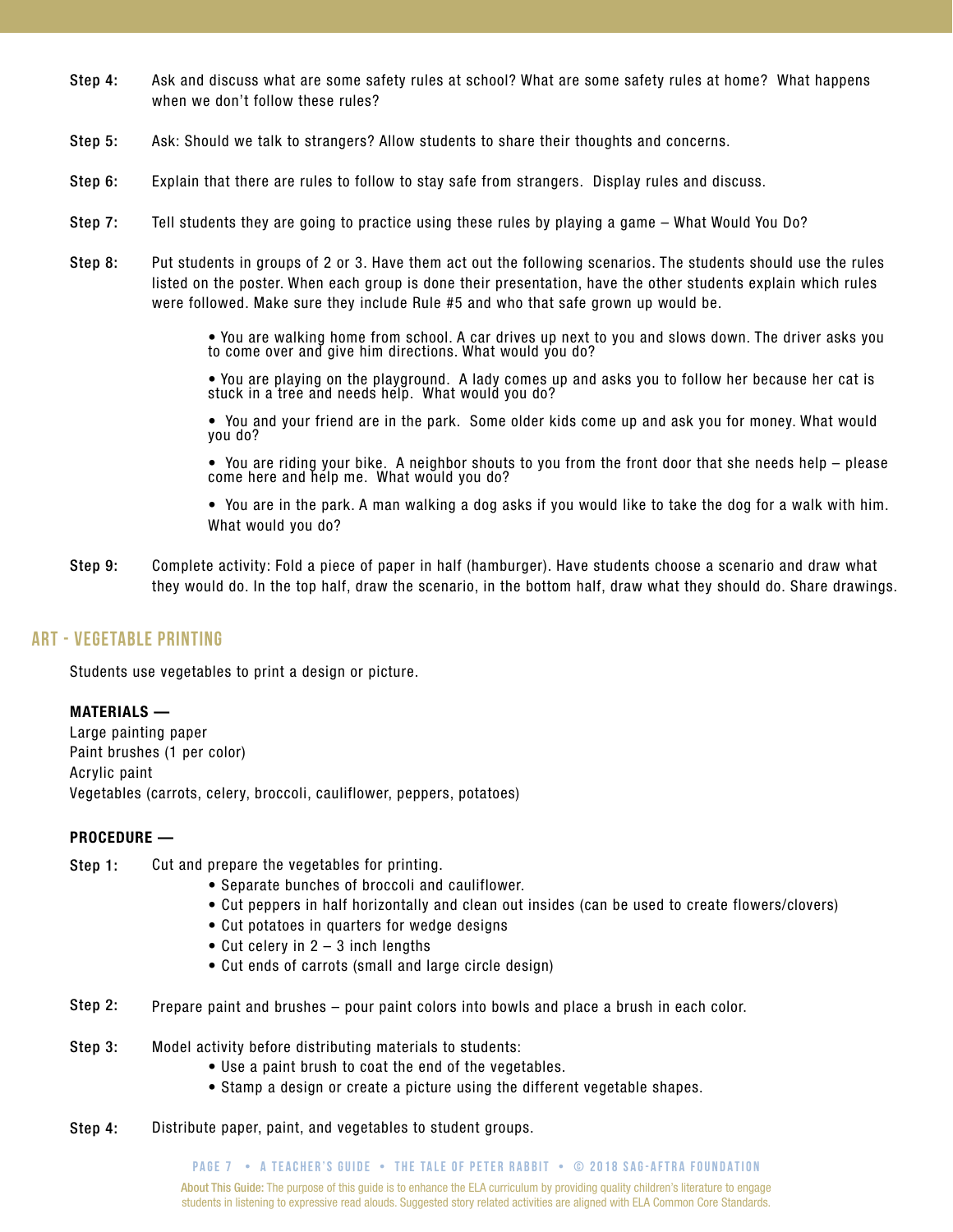### **the tale of peter rabbit**

How do we use key details to determine the central message, or lesson, in a story?



**PAGE 8 • A teacher's GUIDE • THE TALE OF PETER RABBIT • © 2018 SAG-AFTRA FOUNDATION**

About This Guide: The purpose of this guide is to enhance the ELA curriculum by providing quality children's literature to engage students in listening to expressive read alouds. Suggested story related activities are aligned with ELA Common Core Standards.